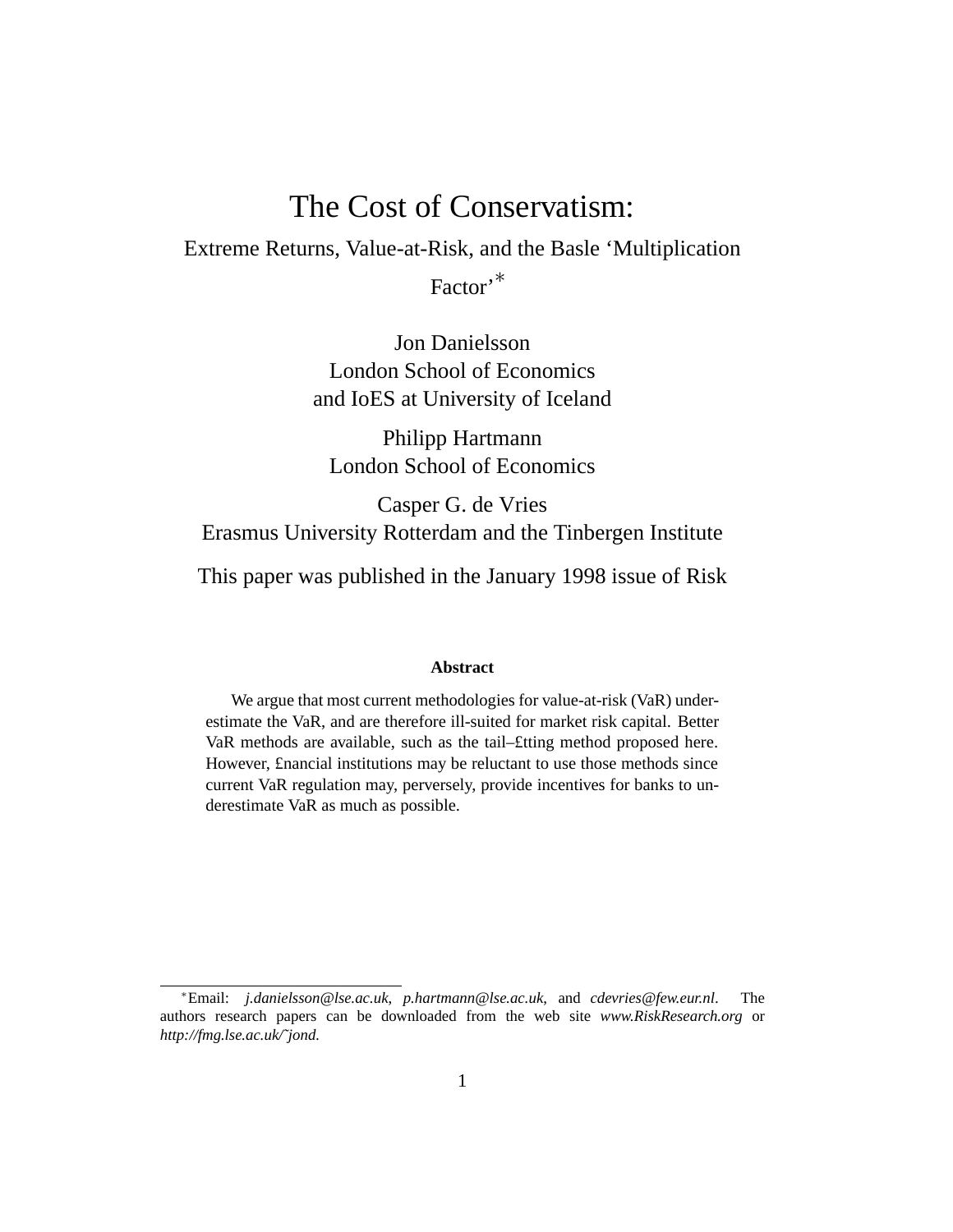# **1 Introduction**

In January 1998 the amendment for market risks of the Basle Capital Accord will become effective in the G-10 countries. The main change, compared to previous capital adequacy regulations, is the option for banks to use their own internal market risk management models, i.e. value-at-risk (VaR) models from which their regulatory minimum capital against trading book losses is determined. In this article we point to several important facts, which we feel have been neglected in the discussion about VaR models in general and the Basle internal models approach in particular. We argue that the current set of Basle requirements still provides disincentives for the development of more reliable VaR models, and show that considerable improvement of current VaR models is possible by means of techniques that explicitly focus on the properties of extreme return ¤uctuations. We then brie¤y discuss how a change in the determination of the Basle 'multiplication factor' may encourage the industry to adopt improved VaR models, such as those proposed here.

#### **2 Traditional VaR models and extreme returns**

VaR models usually use historical data to evaluate maximum (worst case) trading losses for a given portfolio over a certain holding period at a given con£dence interval. For example, a VaR model may tell you that a banks' daily trading loss, of 1 million dollars or more, will occur with 3% probability. A £rst important observation is that value-at-risk applies to the extreme lower tail of the return frequency distribution, i.e. large losses, far away from the mean. This fact is recognized in the Basle market risk amendment, which speci£es the use of a onesided con£dence interval of 99 percent, i.e. the chance of experiencing a larger loss than the value at risk should be 1 in 100 or less.

This number obviously re¤ects regulators' natural tendency for conservativeness in their prudential supervision of banks. The same tendency also comes out in the Basle regulators' choice of holding period, a second important model parameter. While the industry virtually unanimously uses daily VaRs for internal risk control, for the purpose of determining their minimum regulatory capital against market risk, banks will be obliged to assume that they cannot liquidate their trading portfolios quicker than within 10 business days. In order to facilitate the transition from their internal daily VaR models to the regulatory 10-day models the application of a simple 'square-root-of-time' rule is permitted. We shall come back to this rule below, making the argument that - surprisingly - this may lead to an over-estimation of the bi-weekly VaR.

The most dif£cult part in VaR estimations is the derivation of the portfo-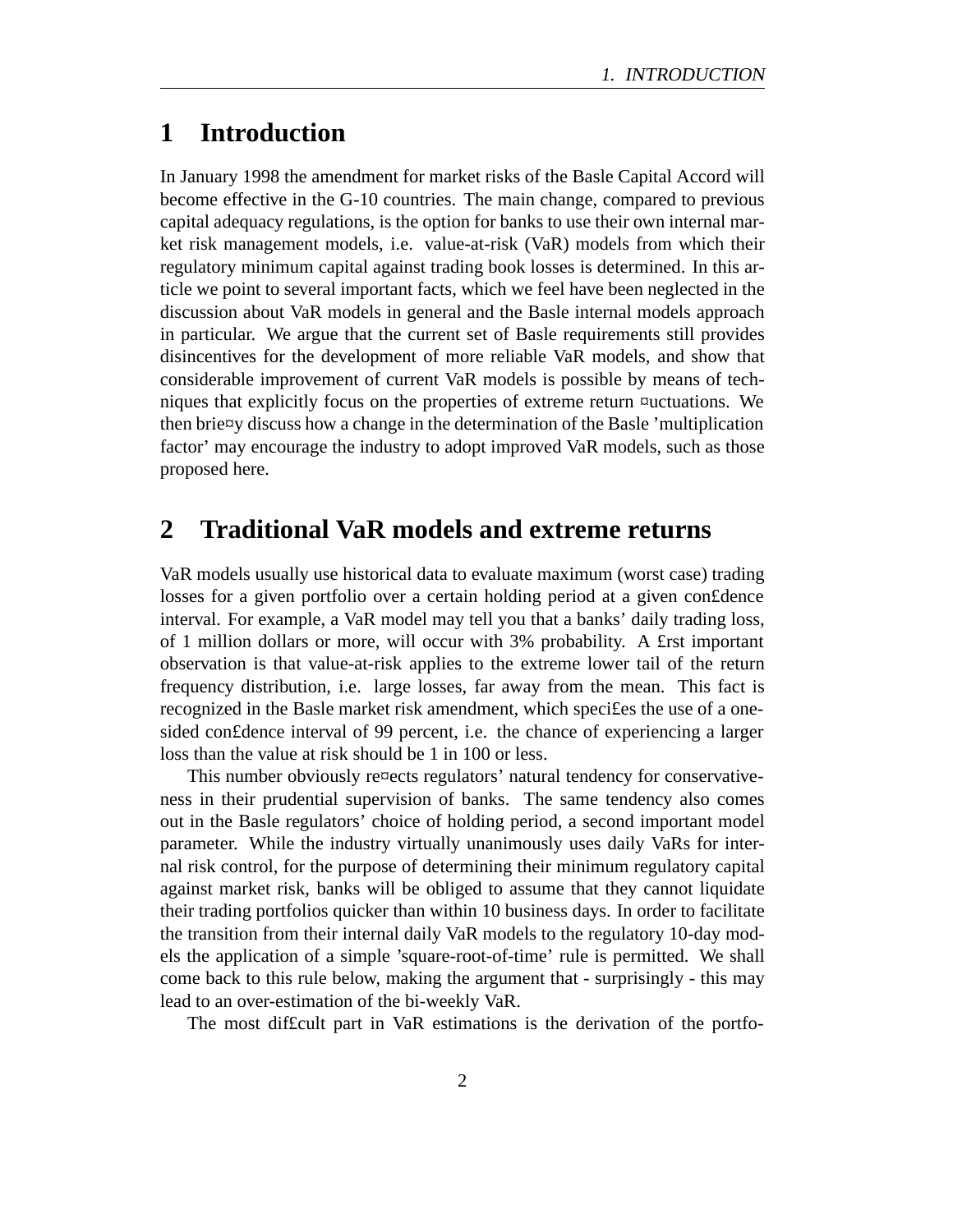lio return frequency distribution. Two approaches have become widely popular: Variance-covariance analysis and historical simulation. Variance-covariance analysis relies on the assumption that £nancial market returns follow a multivariate normal distribution. It is easy to implement, because the VaR can be computed from a simple linear formula with variances and covariances of returns as the only inputs. Its major drawback is that £nancial market returns are not normally distributed, having fatter tails than the normal. This means that losses are much more frequent than predicted by variance-covariance analysis. It is particularly weak where a VaR model for regulatory purposes and risk control should be strong, i.e. in the prediction of large losses.

Another feature of many VaR models is the exponential weighing of past returns, i.e. returns closer to the present are given more weight than those several months or even a year ago. This technique is justi£ed by the presence of conditional heteroscedasticity (CH) in daily £nancial market returns, meaning that a volatile day is usually followed by volatile days. However, two important observations are relevant for the Basle minimum capital requirement discussion. First, while daily returns exhibit strong CH effects, they can hardly be detected in biweekly returns such as the regulatory 10-day holding period. Second, CH effects largely originate from medium and small range volatility periods. Extreme events, such as losses at or beyond a 99% con£dence interval, scatter rather independently over time Daníelsson and de Vries (2000). Jackson, Maude, and Perraudin (1997).

Historical simulation does not suffer from the tail-bias problem, because it does not rely on normality. By applying the full empirical market return distribution to all the items in the current trading portfolio, the outcome exactly re¤ects the historical frequency of large losses over the speci£c data window. Another advantage of this approach compared to variance-covariance analysis is that it can incorporate non-linear positions, such as derivative positions, in a natural way; see Kupiec and O'Brien (1995a) on this "full-valuation" property. The problem with historical simulation is that it is very sensitive to the particular data window, which the Basle Committee has chosen to be at least one year of past returns. In other words, whether October 1987 is included or not makes a huge difference for the value at risk predicted. Stated differently, the empirical return distribution is very 'dense' and smooth around the mean, so that no parametric model based on a standard distribution, such as the normal, can beat the accuracy of the empirical distribution there. Due to the few occurrences of extremely large price movements, however, it becomes 'discrete' in the tails. Hence, VaR predictions based on historical simulation exhibit high variances. Moreover, at its lower end, the empirical return distribution sharply drops to zero and remains there, i.e. more severe losses in the future than the largest one during the past year is given a probability of zero, which might be considered as imprudent.

Our interim conclusion is that a good value-at-risk model to satisfy regulatory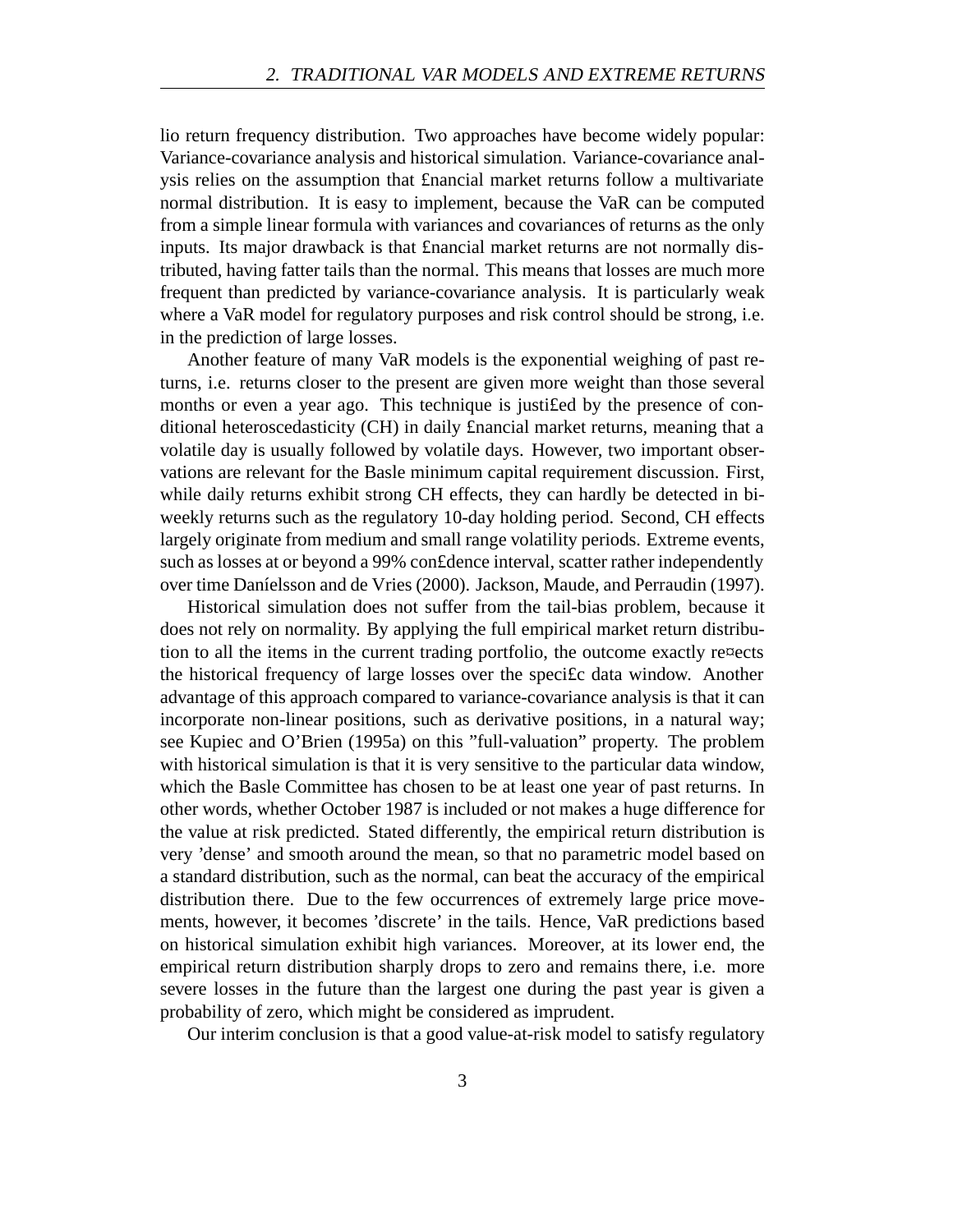minimum capital standards should correctly represent the likelihood of extreme events by providing smooth tail estimates of the portfolio return distribution which extend beyond the historical sample (up to in£nity). Exponential or other weighing schemes need not be adopted. In what follows we shall sketch a new VaR model which satis£es these requirements by combining historical simulation for the interior of the portfolio return distribution with a parametric estimator for the tails.

#### **3 A new approach based on extreme-value theory**

Our predictions for tail events will be based on the well documented fact that asset return data have fatter tails than the normal. All heavy-tailed distributions eventually display the same tail behavior when we consider large losses or gains. Heavy-tailed distributions all have tail shapes which to a £rst order approximation are identical to the tail shape of the Pareto distribution. Thus if we know that the distribution is heavy tailed, then the largest losses occur with the following approximate probability:

$$
\Pr\left\{R < -r\right\} = F\left(-r\right) \approx ar^{-\alpha}, \text{ as } r \to \infty \tag{1}
$$

The tail probabilities depend on two parameters, a scaling constant  $a$ , and the so called tail index  $\alpha$ . (1) shows that the smaller the tail index is, the more likely are extreme events and the fatter are the tails. Statistical extreme value theory provides the tools for estimating these tail parameters. Daníelsson and de Vries  $(2000)$  and Daníelsson and de Vries  $(1997)$  for a more detailed description of the theory and applications.) We have estimated these parameters for a number of return data series.

In two interesting contributions in this journal, Boudoukh, Richardson, and Whitelaw (1995) and Bahar, Gold, and Pilizu (1997) argue that VaR should focus on the worst case scenario by means of studying the distribution of the minimum return out of a number of n returns. This distribution is known to be  $-F [1 - F (-r)]^n$ , and can be computed if the underlying distribution  $F (-r)$ is given. Interestingly, what these articles did not recognize is, that if n becomes large, then the distribution of the minimum converges to a limit distribution which is known a priori (the so-called extreme value distribution). If the data are fat tailed then the leading term in a Taylor expansion of this extreme value distribution is given by (1). Thus our approach genuinely takes care of the worst case scenario, but does not require prior knowledge of the specific distribution.

In order to illustrate the differences between the tail estimation technique and other methods for VaR inference, such as variance-covariance analysis and pure historical simulation, a particularly volatile asset class is used, i.e. daily returns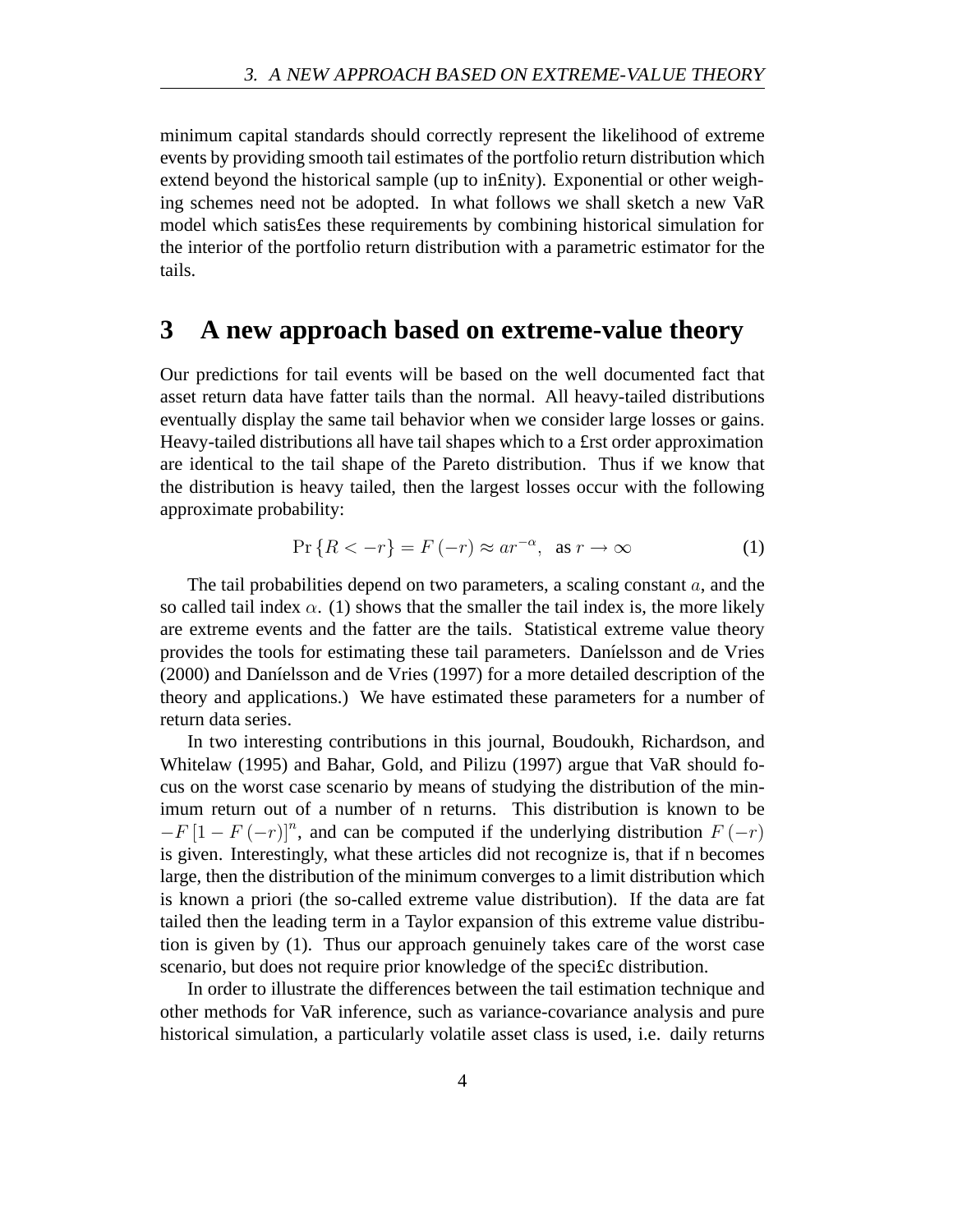on spot oil prices from 1986 to 1997. By applying the method of Daníelsson and de Vries (1997) we can predict from the derived tail probabilities that the maximum expected one-day drop in oil prices during a period of 15 years is 28%, and that a drop of 44% is expected once every 70 years. In a single year we expect one day where prices increase by 10%, on average.



The Figure illustrates a subsample of the results from 1992 to 1997. It shows the results from three different techniques for VaR estimation; historical simulation, variance-covariance methods, and extreme-value analysis. The step function gives the empirically realized losses on the horizontal axis with the frequency of losses on the vertical axis and re¤ects the results one would obtain from using historical simulation. (The smaller window gives the entire empirical cumulative distribution function.) The dotted line plots the estimated tail probabilities. The Figure clearly illustrates how the tail estimator smoothes the distribution of extreme returns. Moreover, the curve extends 'beyond the sample' (to the left), allowing evaluation of the frequency and magnitude of losses for a much larger time interval than we have data for. It is instructive to compare this with the losses predicted by variance-covariance analysis, which is indicated by the dashed line. This curve is located way below the other two, in the southeast corner. Clearly, the normality assumption leads to a substantial under-estimation of VaR. For example, the normal distribution predicts a 13 times lower probability for a 6% drop of the oil price than the estimated tail distribution.

Daníelsson and de Vries (2000) compare the performance of various VaR prediction methods for simulated portfolios of US stocks over a 4-year period. A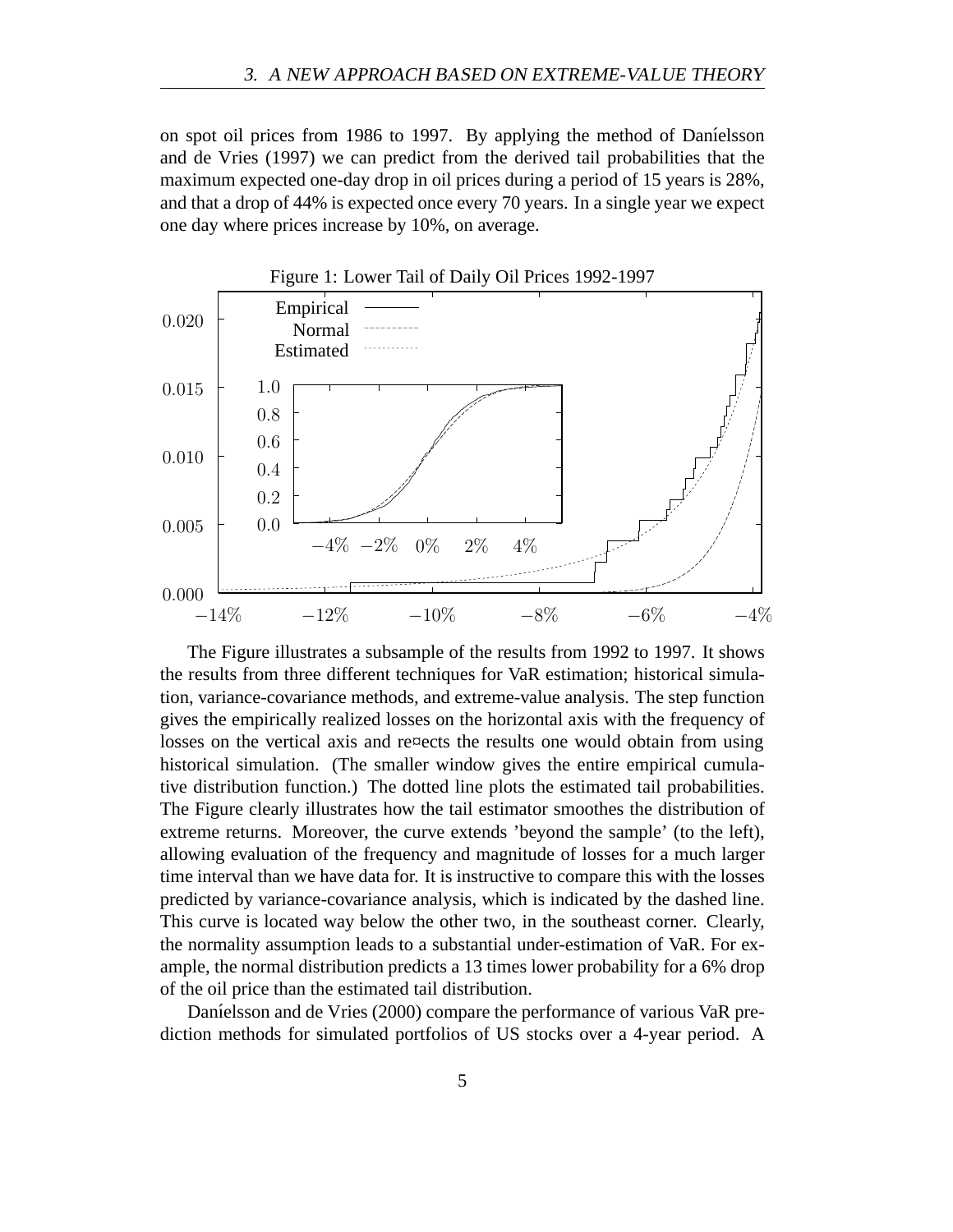| Con£dence level                                                             | 95%     | 99%                 | 99.95%                         |
|-----------------------------------------------------------------------------|---------|---------------------|--------------------------------|
| Expected number of VaR violations 50                                        |         | 10                  | 0.5                            |
| Average number of realized VaR violations (percentage error in parenthesis) |         |                     |                                |
| Variance-Covariance Approach                                                | 52.45   | 16.28               | 3.55                           |
|                                                                             | $(4\%)$ | (63%)               | $(610\%)$                      |
| <b>Historical Simulation</b>                                                | 43.24   | 7.66                | $\theta$                       |
|                                                                             |         |                     | $(-14\%)$ $(-23\%)$ $(-100\%)$ |
| Tail Estimator                                                              | 43.14   | 8.19                | 0.59                           |
|                                                                             |         | $(-14\%)$ $(-18\%)$ | (18%)                          |

Table 1: Performance of Different VaR Models (1000 day horizon)

Note: Models tested with 500 random portfolios comprising 7 US stocks for the period 1993 through 1996.

subset of the results is shown in the Table, which compares the expected number of VaR violations for three different con£dence intervals with those actually realized in the simulations. For example, for the Basle 99% con£dence interval, 10 violations are to be expected; the variance-covariance approach gave on average 16 violations, while for the tail estimation approach the actual portfolio loss exceeded the predicted value at risk in only 8 cases. For the 95% level the variance-covariance method performs best with 4% error, but as the con£ dence level increases the performance of this method steadily worsens, e.g. at the 99% con£dence level the error is over 60%. Historical simulation has mixed performance; it provides reasonable predictions at the lower con£dence levels, but it worsens with higher levels and becomes uninformative at the out-of-sample 99.95% con£dence level. Note that the tail estimator still provides a remarkably good estimate at that level.

### **4 Surprises from time aggregation**

As has been pointed out before Kupiec and O'Brien (1995a), the simple 'squareroot-of-time' formula to aggregate daily VaR estimates to bi-weekly estimates can be rather imprecise when returns of the underlying market risk factors are non-normal. This has led to concerns among regulators that the simple timeaggregation rule can easily lead to an under-estimation of potential losses and therefore to too little capital against market risk, suggesting a more stringent regulatory approach.

We rather come to the opposite conclusion and argue that the square-root formula may lead to an over-estimation of value at risk, when returns are not nor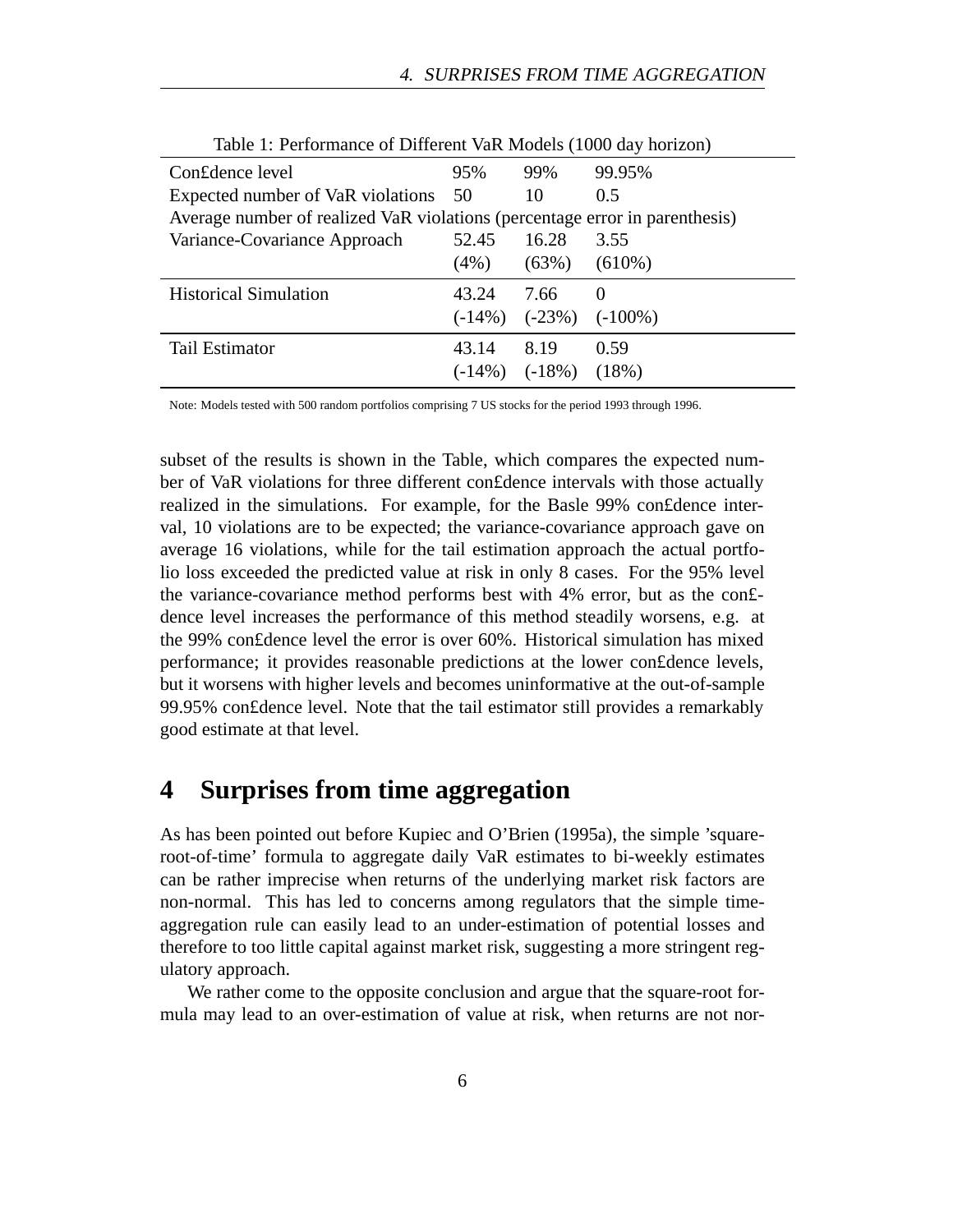mally distributed and exhibit fat tails. Assume that observed £nancial market returns r have £nite variance. This implies that the tail index  $\alpha$  is larger than 2 in (1). Let t denote the length of the holding period. Increasing the holding period  $t$ increases the VaR under the normal model by a factor of  $\sqrt[2]{2}$  ('square-root-of-time rule'). If the return distribution is fat tailed, then this factor equals  $\sqrt[\infty]{2}$ , and since rule ). If the return distribution is fat tailed, then this factor equals  $\sqrt{2}$ , and since  $\alpha > 2$ ,  $\sqrt[3]{2} > \sqrt[3]{2}$ . Hence the 'square-root-of-time' rule eventually results in a higher VaR than the value implied by a heavy tailed distribution. This result follows from equation (1) and is a direct implication of the linear tail additivity of fat tailed distributed random variables, and the self-additivity of normally distributed variables. (See e.g. Dacorogna, Muller, Pictet, and de Vries (1999) for further details.)

In sum, by prescribing the 'square-root-of-time' rule for time-aggregation regulators have - consciously or unconsciously - introduced another element of conservativeness in the internal models approach to market risk capital requirements, which has passed widely unnoticed.

# **5 Incentives and the Basle multiplication factor**

The regulatory requirement that banks' 10-day, 99 % VaR estimate has to be multiplied by a factor of at least 3 to determine the minimum regulatory capital against market risk has received a cool reception by the industry. National bankers associations argued that such a high factor would discourage the application of quantitative models and obstruct progress in risk management techniques Elder£eld (1995). For example, even when applying the tail estimation approach proposed above, which is clearly much more precise than more widely known standard approaches, a bank could not be granted a lower factor than 3. Nevertheless, the Basle Committee has con£rmed in December last year that it will retain the size of the factor. In addition, this factor can be increased through a variable add-on between 0 and 1 depending on the performance of a bank's 1-day model in backtesting procedures. The Basle Committee points out that the variable component provides for built-in incentives to develop and use better models. However, we would argue that the £xed component of 3 is already so high that it completely dominates any potential advantages from achieving a zero add-on through a good model. In fact, we would propose that the £xed component should be lowered and the range of the variable add-on potentially extended in order to leave suf£cient incentives for banks to use the best models.

Stahl (1997) has recently advanced an interesting theoretical justi£cation for the £xed factor of 3, which has formerly been interpreted as a somewhat arbitrary political compromise. His two arguments, one related to the tail misspeci£cation in variance-covariance approaches, the other related to potential time-variation of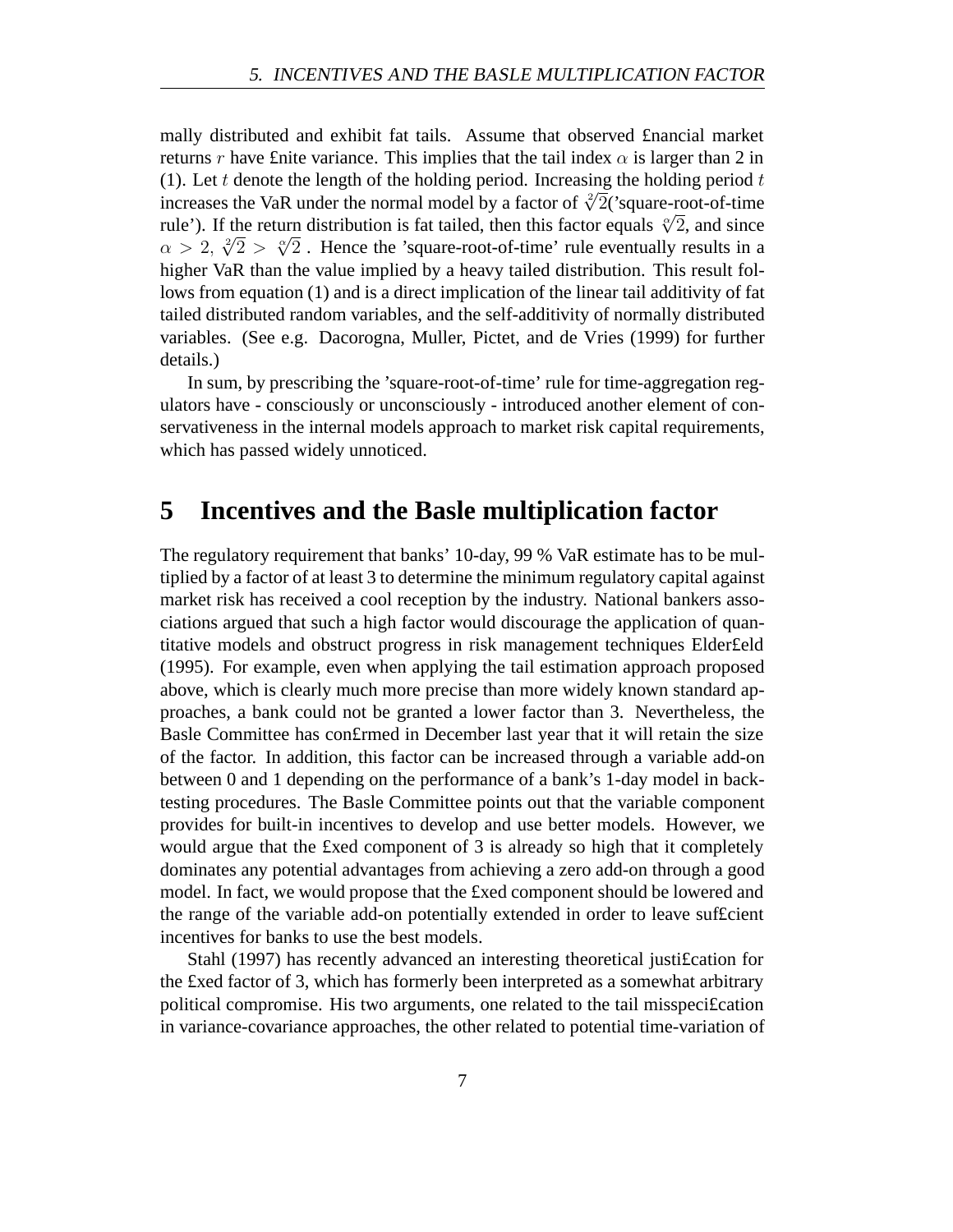portfolio return distributions over the relevant data window (in particular unidenti£ed increases in the variance of returns), are both based on a very general statistical result known as Chebyshev Inequality. If  $R$  is a random variable with mean  $\mu_R$  and £nite variance  $\sigma_R^2$ , then

$$
\Pr\left[\mu_R - k\sigma_R < R < \mu_R + k\sigma_R\right] \ge 1 - \frac{1}{k^2} \tag{2}
$$

Equation (2) implies, for example, that – whatever the true distribution of a random variable R – the boundaries of a 99% confidence interval ( $Pr[\cdot] =$ 0.99) are never wider than 10 standard deviations left and right from the mean.  $(0.99 \ge 1 - 1/k^2 \Leftrightarrow |k| \le 10)$ 

Note that Chebyshev's inequality (2) is true for any type of distribution which has a £nite variance. Applied to VaR, it says in a way: Assume we do not know anything about the structure of £nancial market returns, what is the extreme boundary that could cover any speci£cation error? Of course, at this level of generality the answer must be a very conservative multiplication factor (something between 3 and 4 according to Stahl's calculations) in order to cover even the weirdest distributions. An example showing how far off this theoretical bound can be, is given in Haan, Jansen, Koedijk, and de Vries (1994).

We do know much more than 'nothing' about £nancial market returns. As discussed above, we know that these returns have fat tails and that a single limit law determines the shape of these tails. Including this information, as done in the tail estimation approach described above, is both ef£cient from the risk manager's perspective and prudent from the regulator's point of view.

This conclusion is not subjective and hardly dependent on any particular empirical speci£cations. The £xed component of 3 in the Basle multiplication factor is unnecessarily conservative. In order to give banks the opportunity to reap the bene£ts of better VaR models, in terms of lower minimum regulatory capital against market risks, the £xed component of the Basle multiplication factor should be reduced. In order to suf£ciently penalize bad models the range of the variable add-on could be increased. This would avoid any disincentives through prudential capital requirements to future progress in banks' risk management techniques, while preserving the fundamentals of the Basle internal models approach Goodhart, Hartmann, Llewellyn, Rojas-Suarez, and Weisbrod (1997) (chapter 5).

To be sure, it is extremely dif£cult for external regulators to evaluate to which extent they can have con£dence in banks' internal risk management techniques, and some degree of conservativeness is a necessary characteristic of every £nancial regulator confronted with the sometimes wild gyrations of £nancial market behavior. But it seems that in the "Amendment to the Basle Capital Accord to Incorporate Market Risks" this conservativeness may have gone too far.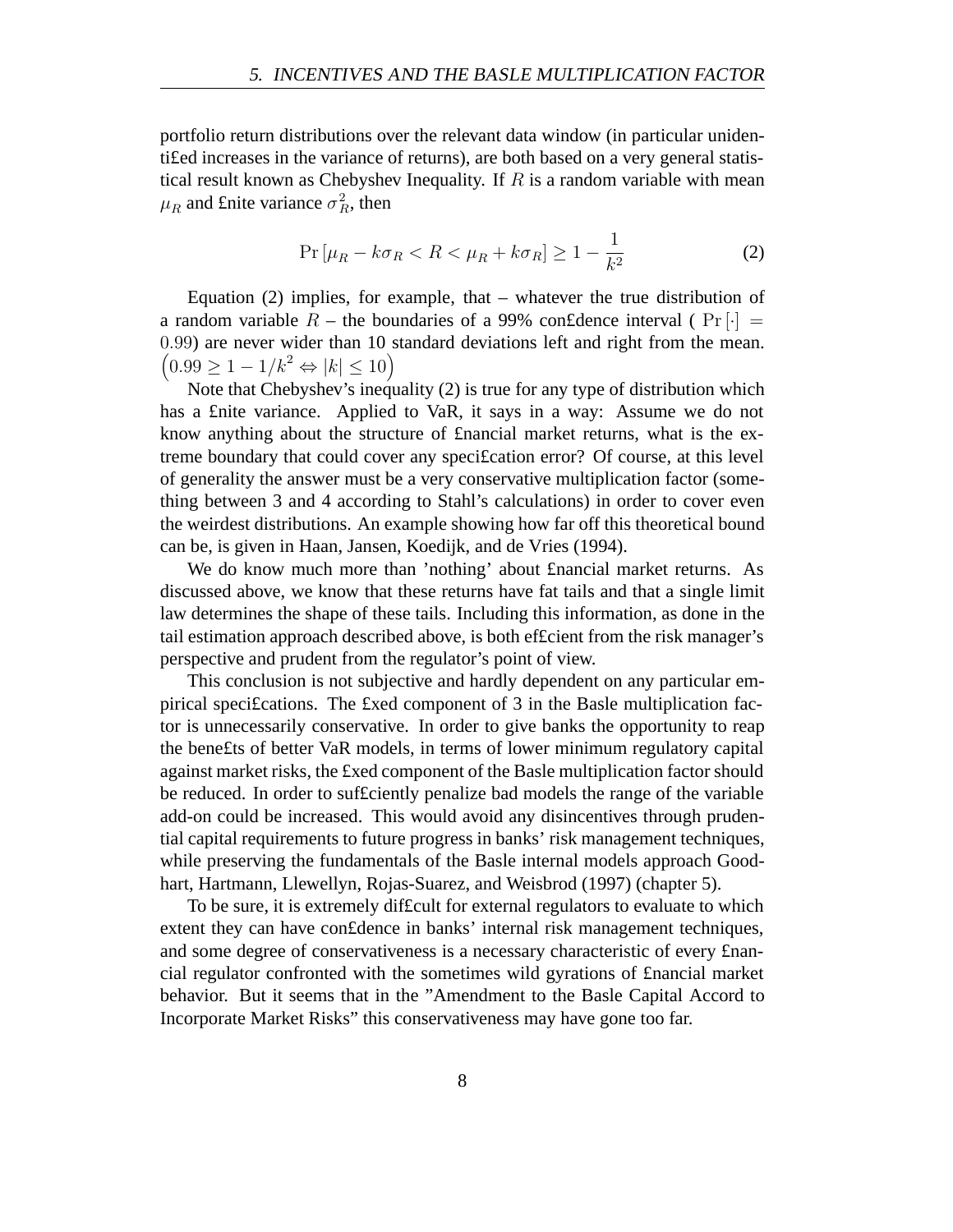# **6 Conclusions**

In this article we have argued that most traditional VaR techniques fail to properly model the tails of portfolio return distributions - the very essence of the value-atrisk concept. A semi-parametric approach, based on results from extreme value theory, turns out to produce much more reliable VaR estimates. Furthermore we argue that, in the light of theoretical and empirical considerations, the £xed Basle multiplication factor of 3 appears to be very conservative and should be reduced, while the range of the variable add-on should be increased.

There are already more far-reaching reform proposals on the table. Not the least the pre-commitment approach for market risk capital requirements Kupiec and O'Brien (1995b) and Kupiec and O'Brien (1997). Although rarely pointed out, pre-commitment actually implies an endogenous, incentive compatible multiplication factor. These new ideas have their merits, but before they are ready for political compromise, the present regulatory approaches should be improved to ensure £nancial stability at reasonable costs for both consumers and market participants.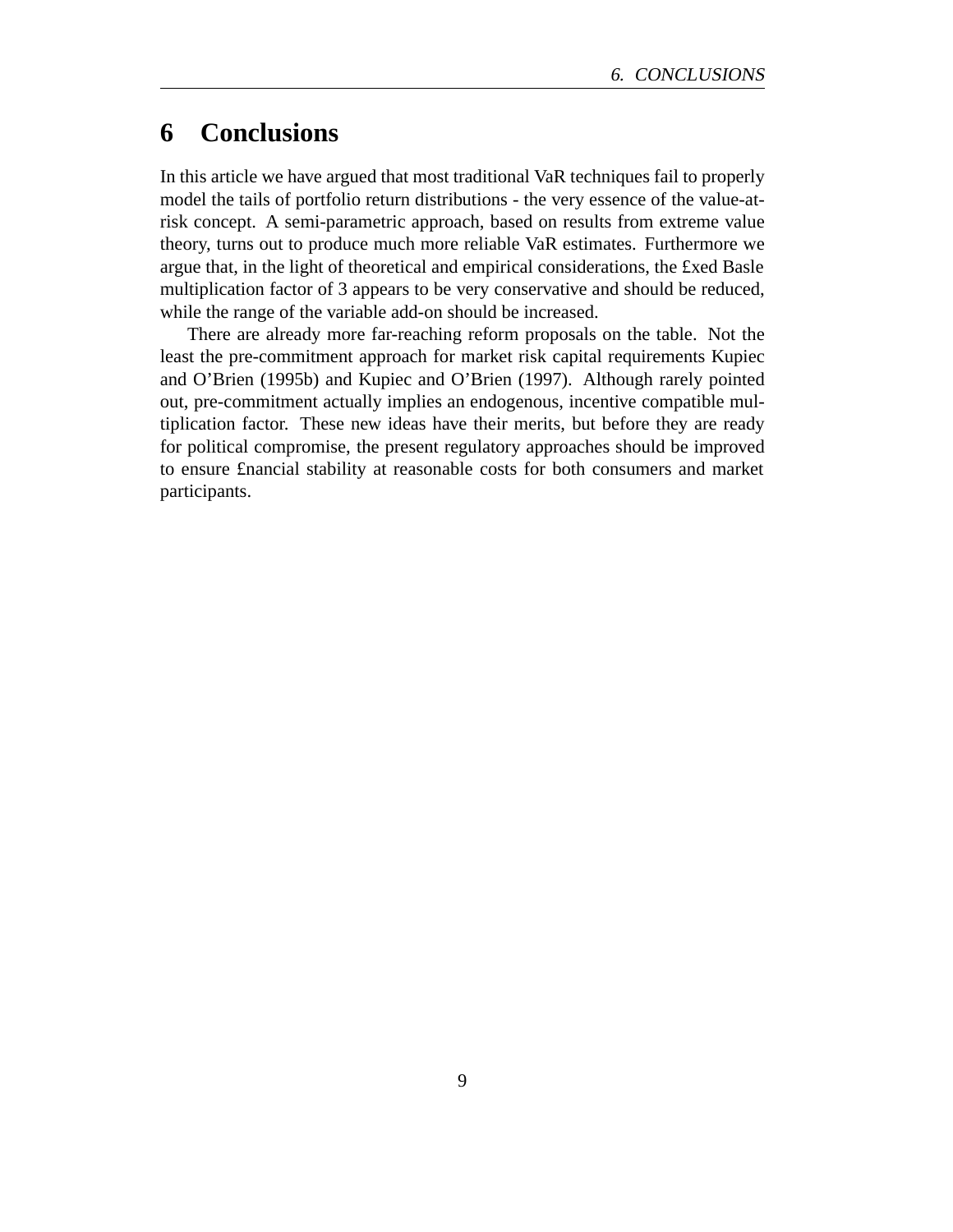## **References**

- BAHAR, R., M. GOLD, AND C. PILIZU (1997): "Making the Best of the worst," *Risk*, August, 100–103.
- BASEL COMMITTEE ON BANKING SUPERVISION (1996): *Amendment to the Capital Accord to Incorporate Market Risks*.
- BASLE COMMITTEE ON BANKING SUPERVISION (1996): *Supervisory Framework for the Use of "Backtesting" in Conjunction with the Internal Models Approach to Market Risk Capital Requirements*.
- BOUDOUKH, J., M. RICHARDSON, AND R. WHITELAW (1995): "Expect the worst," *Risk*, September, 100–101.
- DACOROGNA, M. M., U. A. MULLER, O. V. PICTET, AND C. G. DE VRIES (1999): "Extremal foreign exchange rate returns in extremely large data sets," *www.few.eur.nl/few/people/cdevries/workingpapers/workingpapers.htm*.
- DANÍELSSON, J., AND C. G. DE VRIES (1997): "Tail index and quantile estimation with very high frequency data," *Journal of Empirical Finance*, 4, 241–257.
- DANÍELSSON, J., AND C. G. DE VRIES (2000): "Value at Risk and Extreme Returns," London School of Economics, Financial Markets Group Discussion Paper, no. 273, *www.RiskResearch.org*.
- ELDERFIELD, M. (1995): "Capital Incentives," *Risk*, September, 20f.
- GOODHART, C. A. E., P. HARTMANN, D. T. LLEWELLYN, L. ROJAS-SUAREZ, AND S. R. WEISBROD (1997):. Monograph prepared for the Bank of England Central Bank Governors' Symposium, forthcoming with Routledge.
- HAAN, L., D. W. JANSEN, K. KOEDIJK, AND C. G. DE VRIES (1994): "Safety £rst portfolio selection, extreme value theory and long run asset risks," pp. 471–487. Kluwer Press.
- HARTMANN, P. (1997): "Capital Adequacy and Foreign Exchange Risk Regulation: Theoretical Considerations and Recent Developments in Industrial Countries," *Kredit und Kapital*, 30, 186–218.
- JACKSON, P., D. J. MAUDE, AND W. PERRAUDIN (1997): "Bank capital and Value-at-Risk," *Journal of Derivatives*, Spring 1997, 73–111.
- KUPIEC, P. M., AND J. M. O'BRIEN (1995a): "Internal Affairs," *Risk*, May, 43–48.